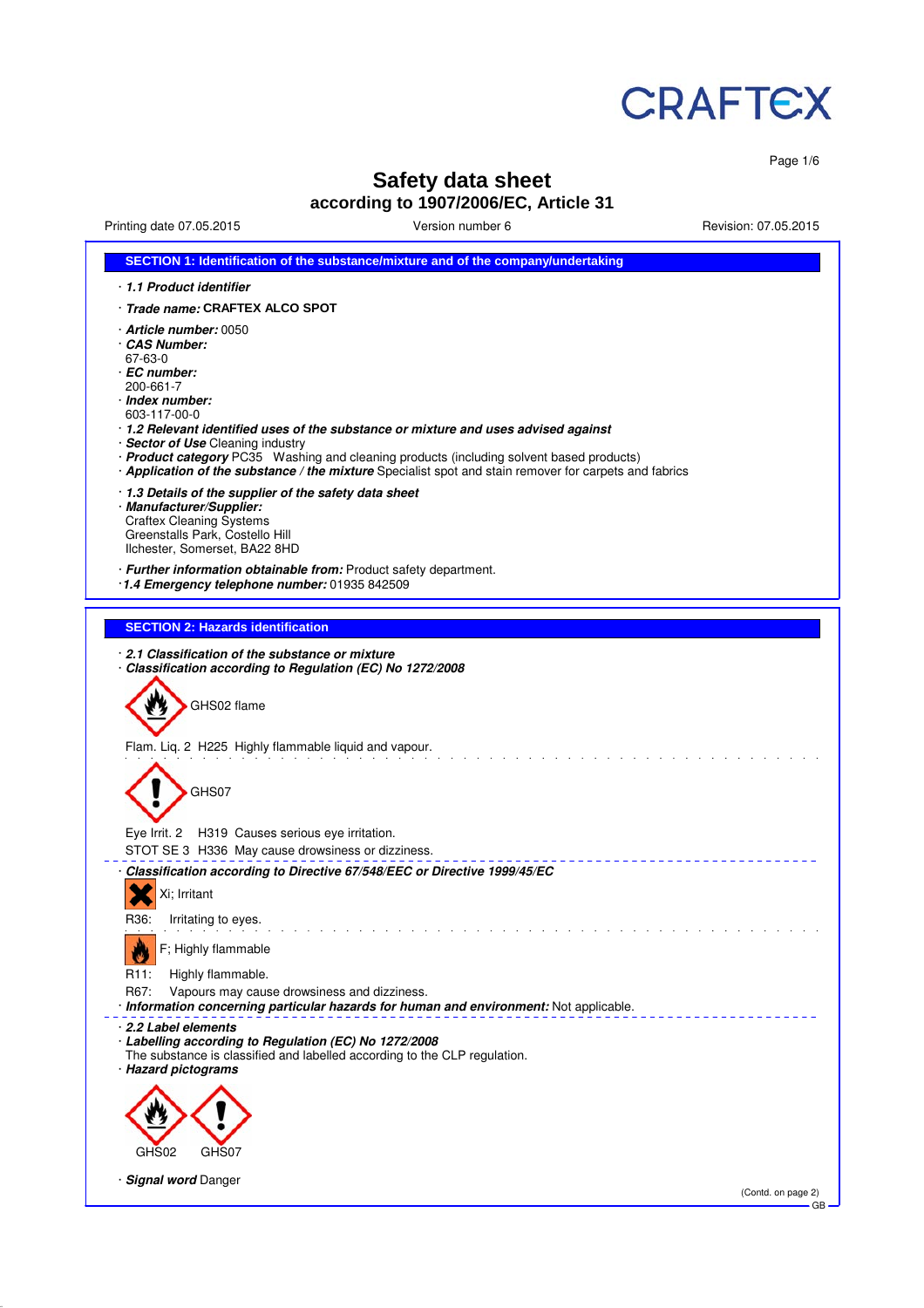Printing date 07.05.2015 **Version number 6** Newsley Revision: 07.05.2015

(Contd. on page 3)

GB

## **Trade name: CRAFTEX ALCO SPOT**

· **5.3 Advice for firefighters**

· **6.2 Environmental precautions:** Dilute with plenty of water.

· **Protective equipment:** No special measures required.

Do not allow to enter sewers/ surface or ground water. · **6.3 Methods and material for containment and cleaning up:**

Wear protective equipment. Keep unprotected persons away.

· **6.1 Personal precautions, protective equipment and emergency procedures**

Absorb with liquid-binding material (sand, diatomite, acid binders, universal binders, sawdust).

**SECTION 6: Accidental release measures**

| propan-2-ol                                                                                                       |                                                                                                                                                                                                                                     |
|-------------------------------------------------------------------------------------------------------------------|-------------------------------------------------------------------------------------------------------------------------------------------------------------------------------------------------------------------------------------|
|                                                                                                                   | Hazard-determining components of labelling:                                                                                                                                                                                         |
|                                                                                                                   |                                                                                                                                                                                                                                     |
| · Hazard statements                                                                                               |                                                                                                                                                                                                                                     |
|                                                                                                                   | H225 Highly flammable liquid and vapour.                                                                                                                                                                                            |
|                                                                                                                   | H319 Causes serious eye irritation.                                                                                                                                                                                                 |
|                                                                                                                   | H336 May cause drowsiness or dizziness.                                                                                                                                                                                             |
| · Precautionary statements                                                                                        |                                                                                                                                                                                                                                     |
| P <sub>101</sub>                                                                                                  |                                                                                                                                                                                                                                     |
|                                                                                                                   | If medical advice is needed, have product container or label at hand.                                                                                                                                                               |
| P <sub>102</sub>                                                                                                  | Keep out of reach of children.                                                                                                                                                                                                      |
| P <sub>103</sub>                                                                                                  | Read label before use.                                                                                                                                                                                                              |
| P210                                                                                                              | Keep away from heat/sparks/open flames/hot surfaces. - No smoking.                                                                                                                                                                  |
| P241                                                                                                              | Use explosion-proof electrical/ventilating/lighting/equipment.                                                                                                                                                                      |
|                                                                                                                   | P303+P361+P353 IF ON SKIN (or hair): Remove/Take off immediately all contaminated clothing. Rinse skin with water/                                                                                                                  |
|                                                                                                                   | shower.                                                                                                                                                                                                                             |
|                                                                                                                   | P305+P351+P338 IF IN EYES: Rinse cautiously with water for several minutes. Remove contact lenses, if present and easy                                                                                                              |
|                                                                                                                   | to do. Continue rinsing.                                                                                                                                                                                                            |
| P405                                                                                                              | Store locked up.                                                                                                                                                                                                                    |
| P <sub>501</sub>                                                                                                  | Dispose of contents/container in accordance with local/regional/national/international regulations.                                                                                                                                 |
| 2.3 Other hazards                                                                                                 |                                                                                                                                                                                                                                     |
|                                                                                                                   | · Results of PBT and vPvB assessment                                                                                                                                                                                                |
| $\cdot$ <i>PBT:</i> Not applicable.                                                                               |                                                                                                                                                                                                                                     |
| · vPvB: Not applicable.                                                                                           |                                                                                                                                                                                                                                     |
|                                                                                                                   |                                                                                                                                                                                                                                     |
| <b>CAS No. Description</b>                                                                                        | 3.1 Chemical characterisation: Substances                                                                                                                                                                                           |
| 67-63-0 propan-2-ol<br>· Identification number(s)<br>$\cdot$ EC number: 200-661-7<br>· Index number: 603-117-00-0 |                                                                                                                                                                                                                                     |
|                                                                                                                   | <b>SECTION 4: First aid measures</b>                                                                                                                                                                                                |
|                                                                                                                   |                                                                                                                                                                                                                                     |
|                                                                                                                   | 4.1 Description of first aid measures                                                                                                                                                                                               |
|                                                                                                                   | · After inhalation: Supply fresh air; consult doctor in case of complaints.                                                                                                                                                         |
|                                                                                                                   | · After skin contact: Generally the product does not irritate the skin.                                                                                                                                                             |
|                                                                                                                   | · After eye contact: Rinse opened eye for several minutes under running water. If symptoms persist, consult a doctor.                                                                                                               |
|                                                                                                                   | · After swallowing: If symptoms persist consult doctor.                                                                                                                                                                             |
|                                                                                                                   | 4.2 Most important symptoms and effects, both acute and delayed No further relevant information available.                                                                                                                          |
|                                                                                                                   | $\cdot$ 4.3 Indication of any immediate medical attention and special treatment needed                                                                                                                                              |
|                                                                                                                   | No further relevant information available.                                                                                                                                                                                          |
|                                                                                                                   |                                                                                                                                                                                                                                     |
|                                                                                                                   |                                                                                                                                                                                                                                     |
|                                                                                                                   | <b>SECTION 5: Firefighting measures</b>                                                                                                                                                                                             |
|                                                                                                                   |                                                                                                                                                                                                                                     |
| · 5.1 Extinguishing media                                                                                         |                                                                                                                                                                                                                                     |
|                                                                                                                   | Suitable extinguishing agents: CO2, powder or water spray. Fight larger fires with water spray or alcohol resistant foam.<br>· 5.2 Special hazards arising from the substance or mixture No further relevant information available. |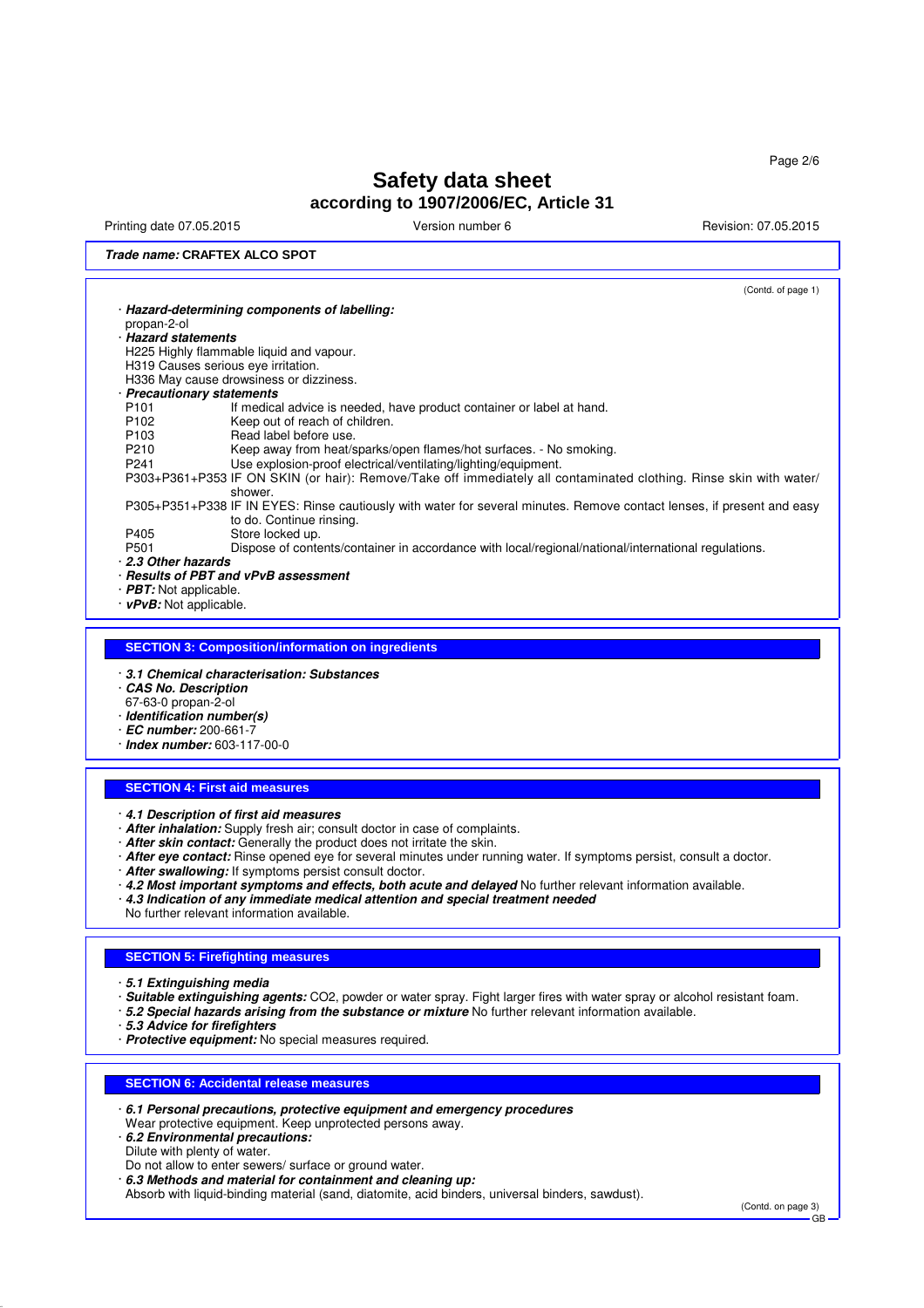Printing date 07.05.2015 **Principal and COVID-100** Version number 6 Revision: 07.05.2015

(Contd. of page 2)

#### **Trade name: CRAFTEX ALCO SPOT**

Ensure adequate ventilation.

· **6.4 Reference to other sections**

See Section 7 for information on safe handling.

See Section 8 for information on personal protection equipment.

See Section 13 for disposal information.

## **SECTION 7: Handling and storage**

· **7.1 Precautions for safe handling** No special precautions are necessary if used correctly.

· **Information about fire - and explosion protection:** Keep ignition sources away - Do not smoke.

Protect against electrostatic charges.

- · **7.2 Conditions for safe storage, including any incompatibilities**
- · **Storage:**
- · **Requirements to be met by storerooms and receptacles:** Store in a cool location.
- · **Information about storage in one common storage facility:** Not required.
- · **Further information about storage conditions:** Keep container tightly sealed.
- Store in cool, dry conditions in well sealed receptacles.

· **7.3 Specific end use(s)** No further relevant information available.

#### **SECTION 8: Exposure controls/personal protection**

· **Additional information about design of technical facilities:** No further data; see item 7.

· **8.1 Control parameters**

· **Ingredients with limit values that require monitoring at the workplace:**

#### **67-63-0 propan-2-ol**

WEL Short-term value: 1250 mg/m<sup>3</sup>, 500 ppm

Long-term value: 999 mg/m<sup>3</sup>, 400 ppm

· **Additional information:** The lists valid during the making were used as basis.

- · **8.2 Exposure controls**
- · **Personal protective equipment:**
- · **General protective and hygienic measures:** Keep away from foodstuffs, beverages and feed. Immediately remove all soiled and contaminated clothing Wash hands before breaks and at the end of work. Avoid contact with the eyes.
- Avoid contact with the eyes and skin.
- · **Respiratory protection:** Not required.
- · **Protection of hands:**



Protective gloves

The glove material has to be impermeable and resistant to the product/ the substance/ the preparation.

Due to missing tests no recommendation to the glove material can be given for the product/ the preparation/ the chemical mixture.

Selection of the glove material on consideration of the penetration times, rates of diffusion and the degradation · **Material of gloves**

The selection of the suitable gloves does not only depend on the material, but also on further marks of quality and varies from manufacturer to manufacturer.

· **Penetration time of glove material**

The exact break through time has to be found out by the manufacturer of the protective gloves and has to be observed.

(Contd. on page 4) GB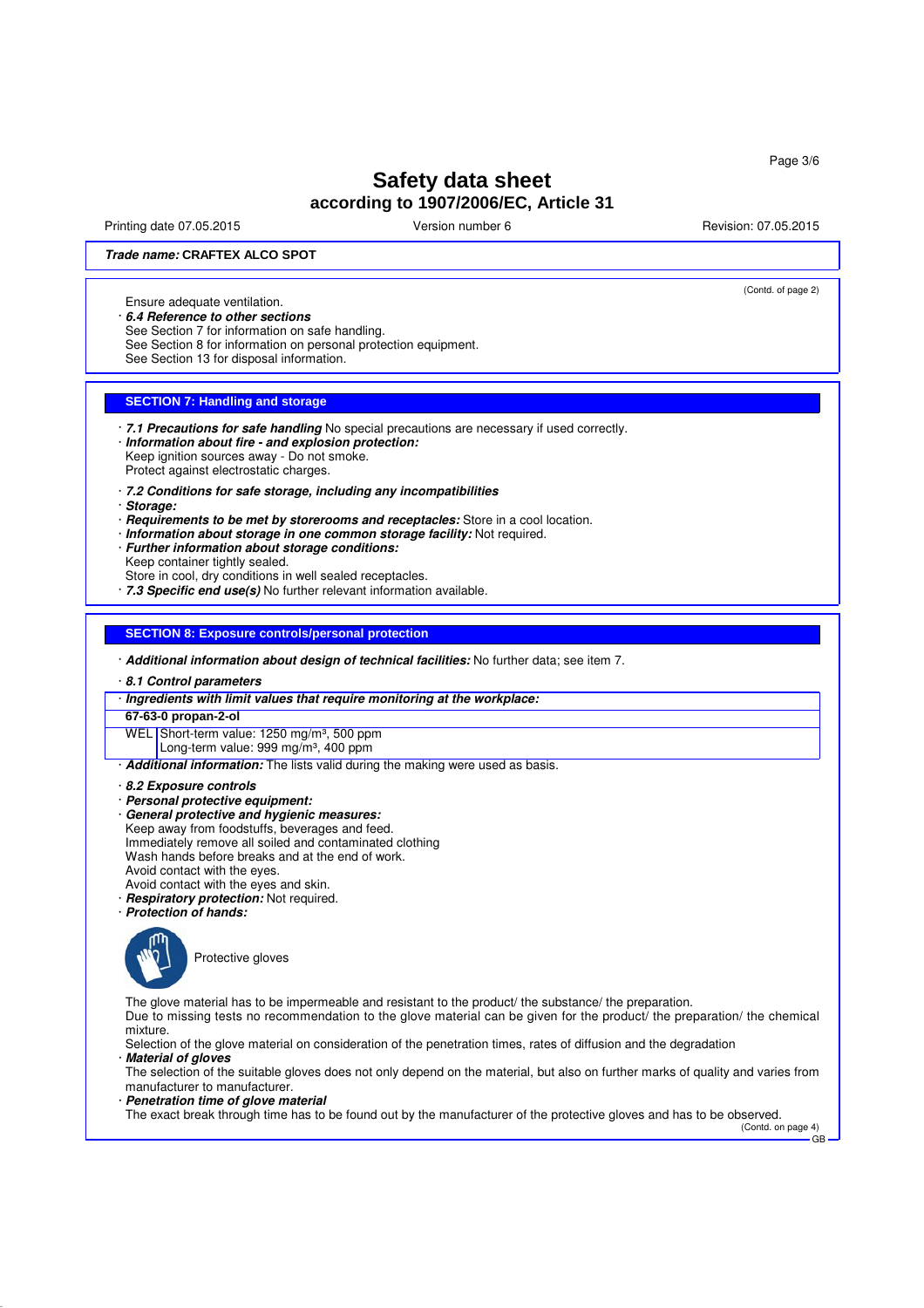Printing date 07.05.2015 **Version number 6** Newsley Revision: 07.05.2015

**Trade name: CRAFTEX ALCO SPOT**

| <i>Trade name:</i> CRAFIEX ALCO SPOT                                                              |                                                                                                |  |  |  |  |
|---------------------------------------------------------------------------------------------------|------------------------------------------------------------------------------------------------|--|--|--|--|
| (Contd. of page 3)<br>· Eye protection:                                                           |                                                                                                |  |  |  |  |
| Tightly sealed goggles                                                                            |                                                                                                |  |  |  |  |
|                                                                                                   |                                                                                                |  |  |  |  |
| <b>SECTION 9: Physical and chemical properties</b>                                                |                                                                                                |  |  |  |  |
| 9.1 Information on basic physical and chemical properties<br><b>General Information</b>           |                                                                                                |  |  |  |  |
| · Appearance:                                                                                     |                                                                                                |  |  |  |  |
| Form:                                                                                             | Liquid                                                                                         |  |  |  |  |
| Colour:                                                                                           | Clear                                                                                          |  |  |  |  |
| Odour:                                                                                            | Like alcohol                                                                                   |  |  |  |  |
| <b>Odour threshold:</b>                                                                           | Not determined.                                                                                |  |  |  |  |
| pH-value:                                                                                         | neutral                                                                                        |  |  |  |  |
| <b>Change in condition</b><br>Melting point/Melting range:<br><b>Boiling point/Boiling range:</b> | $-89.5$ °C<br>82 °C                                                                            |  |  |  |  |
| · Flash point:                                                                                    | 13 °C                                                                                          |  |  |  |  |
| · Flammability (solid, gaseous):                                                                  | Not applicable.                                                                                |  |  |  |  |
| · Ignition temperature:                                                                           | 425 °C                                                                                         |  |  |  |  |
| · Decomposition temperature:                                                                      | Not determined.                                                                                |  |  |  |  |
| Self-igniting:                                                                                    | Not determined.                                                                                |  |  |  |  |
| · Danger of explosion:                                                                            | Product is not explosive. However, formation of explosive air/vapour mixtures are<br>possible. |  |  |  |  |
| · Explosion limits:                                                                               |                                                                                                |  |  |  |  |
| Lower:                                                                                            | 2 Vol %                                                                                        |  |  |  |  |
| Upper:                                                                                            | 12 Vol %                                                                                       |  |  |  |  |
| · Vapour pressure at 20 °C:                                                                       | 43 hPa                                                                                         |  |  |  |  |
| · Density at 20 ℃:                                                                                | $0.785$ g/cm <sup>3</sup>                                                                      |  |  |  |  |
| <b>Relative density</b>                                                                           | Not determined.                                                                                |  |  |  |  |
| · Vapour density                                                                                  | Not determined.                                                                                |  |  |  |  |
| <b>Evaporation rate</b>                                                                           | Not determined.                                                                                |  |  |  |  |
| · Solubility in / Miscibility with<br>water at 20 $°C$ :                                          | $1$ g/l                                                                                        |  |  |  |  |
| · Partition coefficient (n-octanol/water): Not determined.                                        |                                                                                                |  |  |  |  |
| · Viscosity:                                                                                      |                                                                                                |  |  |  |  |
| Dynamic:                                                                                          | Not determined.                                                                                |  |  |  |  |
| Kinematic:                                                                                        | Not determined.                                                                                |  |  |  |  |
| Oragnic colvante:                                                                                 | 100 Q Q 1                                                                                      |  |  |  |  |

## **SECTION 10: Stability and reactivity**

· **10.1 Reactivity**

· **10.2 Chemical stability**

**9.2 Other information** 

· **Thermal decomposition / conditions to be avoided:** No decomposition if used according to specifications.

No further relevant information available.

· **10.3 Possibility of hazardous reactions** No dangerous reactions known.

· **10.4 Conditions to avoid** No further relevant information available.

· **10.5 Incompatible materials:** No further relevant information available.

(Contd. on page 5)

GB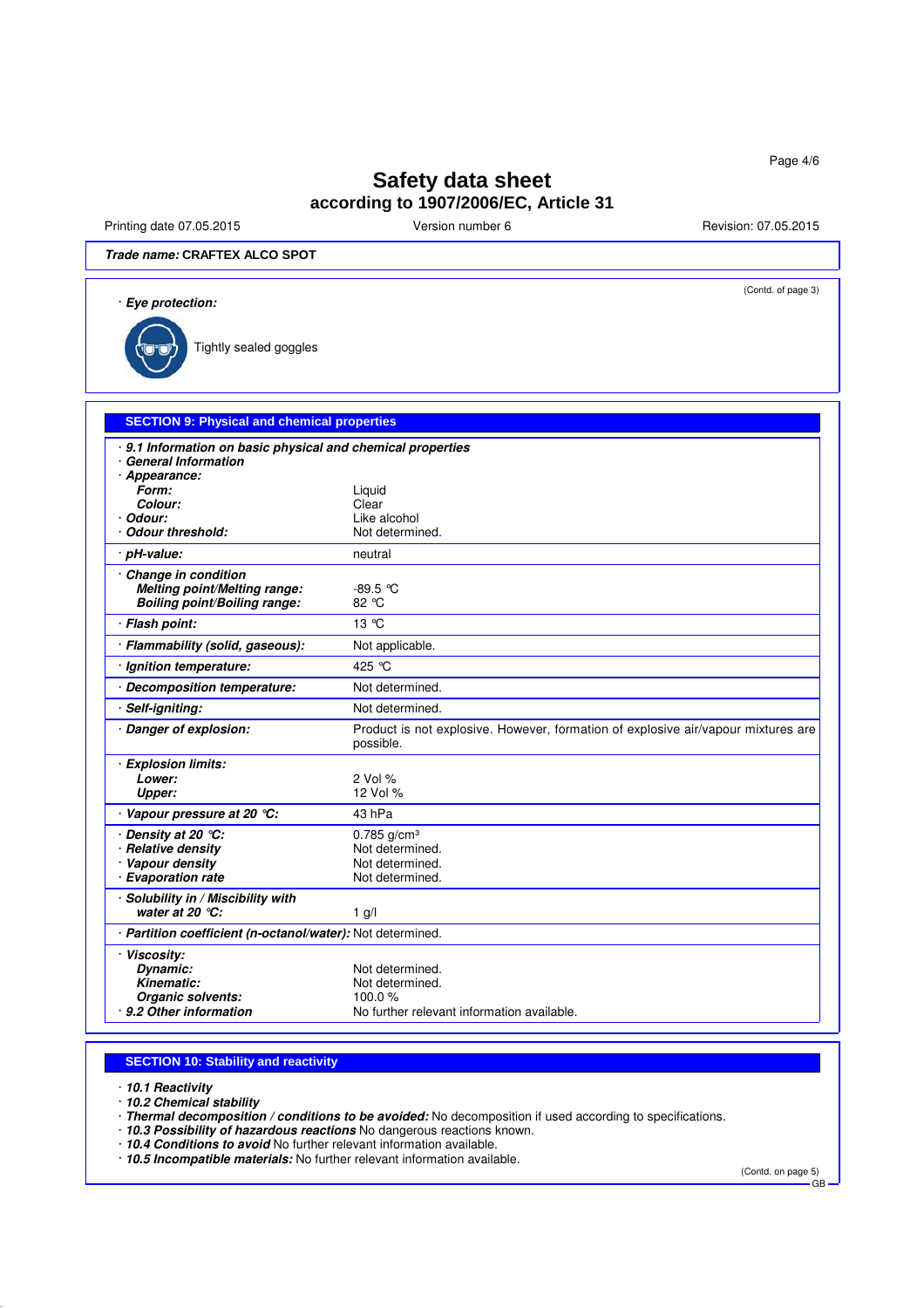Printing date 07.05.2015 **Principal and COVID-100** Version number 6 Revision: 07.05.2015

(Contd. of page 4)

GB

**Trade name: CRAFTEX ALCO SPOT**

· **10.6 Hazardous decomposition products:** No dangerous decomposition products known.

#### **SECTION 11: Toxicological information**

· **11.1 Information on toxicological effects**

· **Acute toxicity:**

| · LD/LC50 values relevant for classification: |          |                                          |  |  |  |
|-----------------------------------------------|----------|------------------------------------------|--|--|--|
| 67-63-0 propan-2-ol                           |          |                                          |  |  |  |
| Oral                                          | $I$ LD50 | 5045 mg/kg (rat)<br>12800 mg/kg (rabbit) |  |  |  |
| Dermal                                        | LD50     |                                          |  |  |  |
| Inhalative LC50/4 h                           |          | 30 mg/l (rat)                            |  |  |  |
|                                               |          | LC50/96 h 9640 - 10400 mg/l (fish)       |  |  |  |

· **Primary irritant effect:**

· **on the skin:** No irritant effect.

· **on the eye:** Irritating effect.

· **Sensitisation:** No sensitising effects known.

#### **SECTION 12: Ecological information**

· **12.1 Toxicity**

· **Aquatic toxicity:**

#### **67-63-0 propan-2-ol**

EC50/48 h 2285 - 13299 mg/l (daphnia)

- · **12.2 Persistence and degradability** No further relevant information available.
- · **12.3 Bioaccumulative potential** No further relevant information available.
- · **12.4 Mobility in soil** No further relevant information available.
- · **Additional ecological information:**
- · **General notes:**
- Water hazard class 1 (German Regulation) (Assessment by list): slightly hazardous for water
- Do not allow undiluted product or large quantities of it to reach ground water, water course or sewage system.
- · **12.5 Results of PBT and vPvB assessment**
- · **PBT:** Not applicable.

· **vPvB:** Not applicable.

· **12.6 Other adverse effects** No further relevant information available.

#### **SECTION 13: Disposal considerations**

- · **13.1 Waste treatment methods**
- · **Recommendation** Must not be disposed together with household waste. Do not allow product to reach sewage system.
- · **Uncleaned packaging:**
- · **Recommendation:** Disposal must be made according to official regulations.
- · **Recommended cleansing agents:** Water, if necessary together with cleansing agents.

| · 14.1 UN-Number             |                                      |  |
|------------------------------|--------------------------------------|--|
| · ADR, IMDG, IATA            | UN1219                               |  |
| 14.2 UN proper shipping name |                                      |  |
| · ADR                        | 1219 ISOPROPANOL (ISOPROPYL ALCOHOL) |  |
| · IMDG, IATA                 | ISOPROPANOL (ISOPROPYL ALCOHOL)      |  |